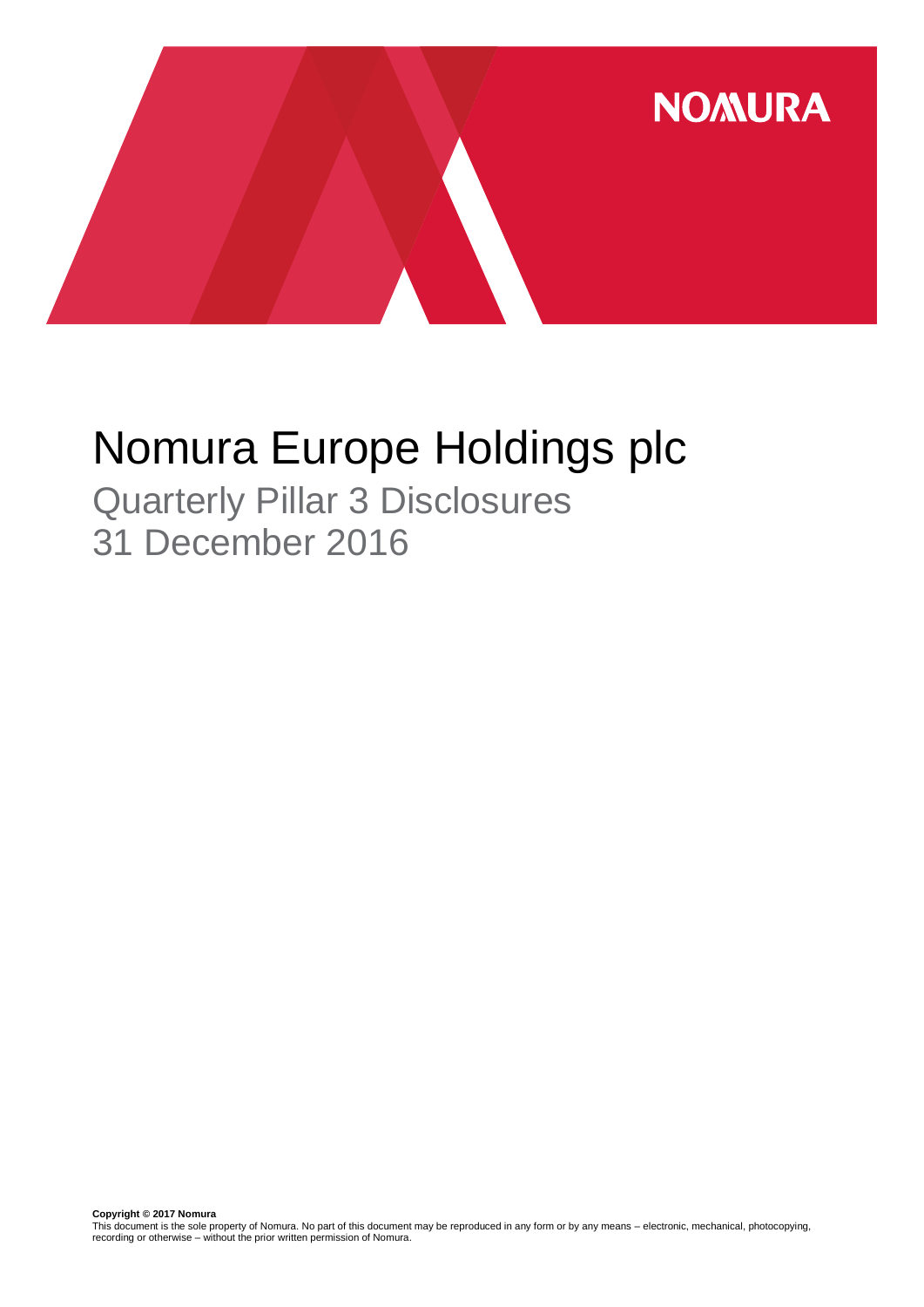# **NOMURA**

## **1. Foreword**

This document presents certain quantitative quarterly consolidated Pillar 3 disclosures of the Nomura Europe Holdings plc group ("the Group") as at 31<sup>st</sup> December 2016.

The Group is subject to consolidated regulatory supervision by the UK Prudential Regulatory Authority ('PRA') and is required to apply the disclosure requirements of the EU Capital Requirements Regulation (EU) No 575/2013 ("CRR").

The only material subsidiary within the Group is Nomura International plc ("NIP"). Own Funds, Risk Weighted Exposures, Capital Requirements and Leverage Ratio for NIP have been separately disclosed in this document.

This document has been prepared in accordance with the minimum disclosure requirements of the European Banking Authority's Guidelines on materiality, proprietary and confidentiality and on disclosure frequency, EBA/GL/2014/14, dated 23rd December 2014, as required by Articles 432(1), 432(2) and 433 of the CRR.

Certain disclosures made under accounting, listing or other requirements are deemed to constitute compliance with CRD IV requirements.

As an integrated part of NHI, disclosures contained in the Securities and Exchange Commission 20F Filing are relevant to the Group.

These documents can be found at the following link: [NHI SEC 20F](http://www.nomuraholdings.com/investor/library/sec/index.html)

The NHI quarterly Basel III Pillar 3 disclosures can be found at the following link: [NHI Pillar 3.](http://www.nomuraholdings.com/investor/summary/highlight/ratio.html)

Other disclosures relevant to Pillar 3 are contained in the NEHS, NIP and NBI financial statements.

To the extent that disclosures are made in this document, they do not constitute financial statements and should not be relied upon as such in making judgments about the Group.

This document is available either online within the 'Investor Relations' section under the Nomura corporate website: [Quarterly Pillar 3](https://www.nomuranow.com/portal/site/nnextranet/en/regulatory-disclosures/) or by application in writing to the EMEA Financial Controller at Nomura International plc, 1 Angel Lane, London, EC4R 3AB.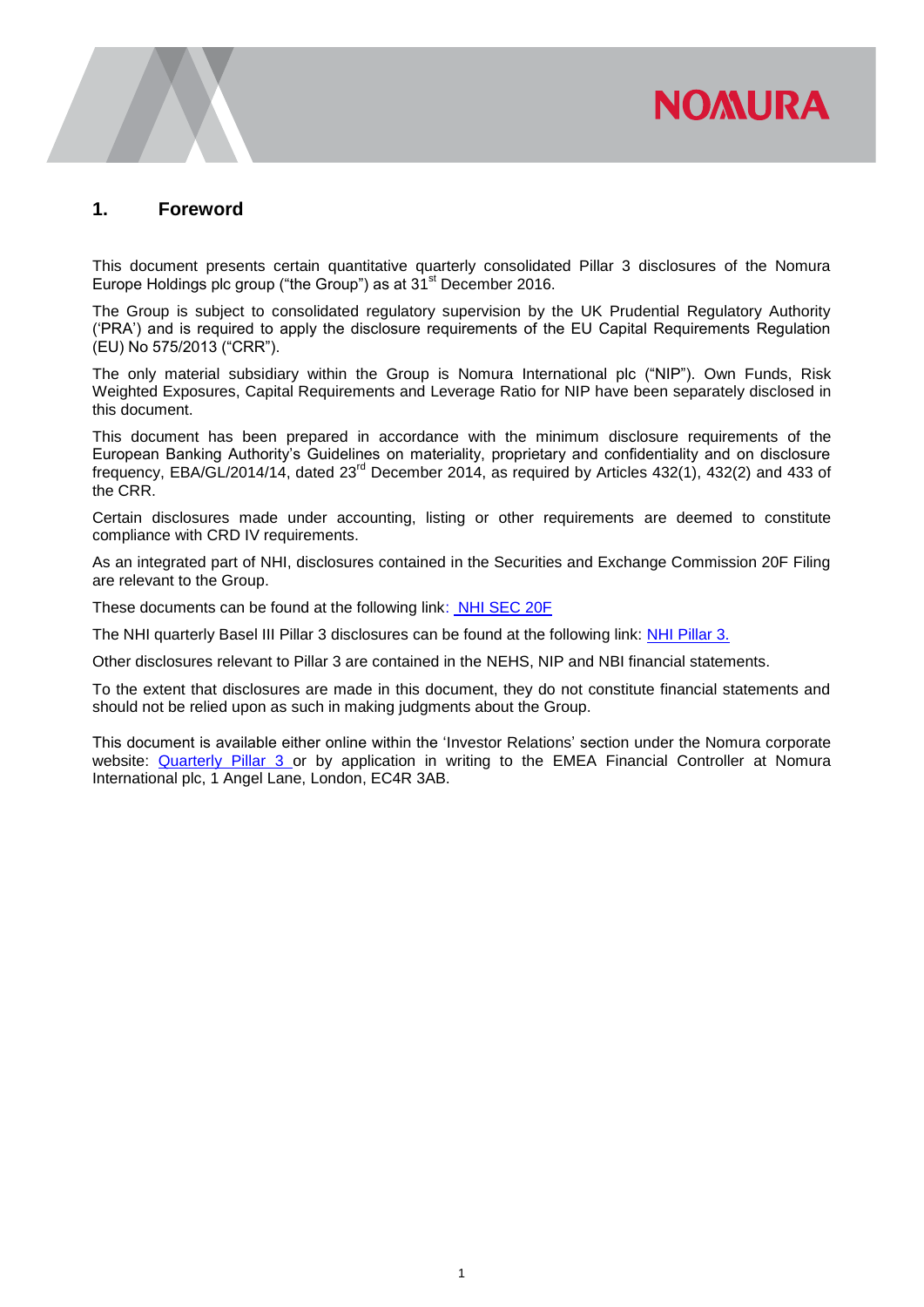

# **2. Quantitative Disclosures**

#### **2.1 Own Funds**

*CRR Articles 437 and 492* 

The Group and NIP Own Funds at 31<sup>st</sup> December were:

| 31 <sup>st</sup> December 2016<br>\$m                                  | <b>The Group</b> | <b>NIP</b> |
|------------------------------------------------------------------------|------------------|------------|
| Tier 1 Capital before regulatory adjustments                           | 5,457            | 4,937      |
| Regulatory Adjustments <sup>(1)</sup>                                  | (201)            | (226)      |
| <b>Tier 1 Capital</b>                                                  | 5,256            | 4,711      |
| Tier 2 capital                                                         | 2,160            | 1,260      |
| <b>Own Funds</b>                                                       | 7,416            | 5,971      |
| Tier 1 Ratio $^{(2)}$                                                  | 14.5%            | 14.0%      |
| <b>Total Capital as a percentage of total Risk Exposure</b><br>amounts | 20.5%            | 17.7%      |
| Capital Conservation Buffer requirement                                | 0.63%            | 0.63%      |
| Countercyclical Capital Buffer requirement                             | 0.01%            | 0.01%      |

 $^{(1)}$  Regulatory Adjustments include DVA (CRR Article 33 (1) (c)), OCA (CRR Article 33 (1) (b)), PVA (CRR Article 105) and

intangible asset deductions (CRR article 37)<br><sup>(2)</sup> Tier 1 capital ratio is equal to the Common Equity Tier 1 ratio

There are no innovative Tier 1 instruments held nor expected loss amounts. No restrictions have been applied to the calculation of Common Equity Tier 1 or the prudential filters to Common Equity Tier 1. The Group is not applying transitional provisions of CRD IV to Own Funds.

Tier 1 capital consists of share capital and reserves.

Tier 2 consists of subordinated debt.